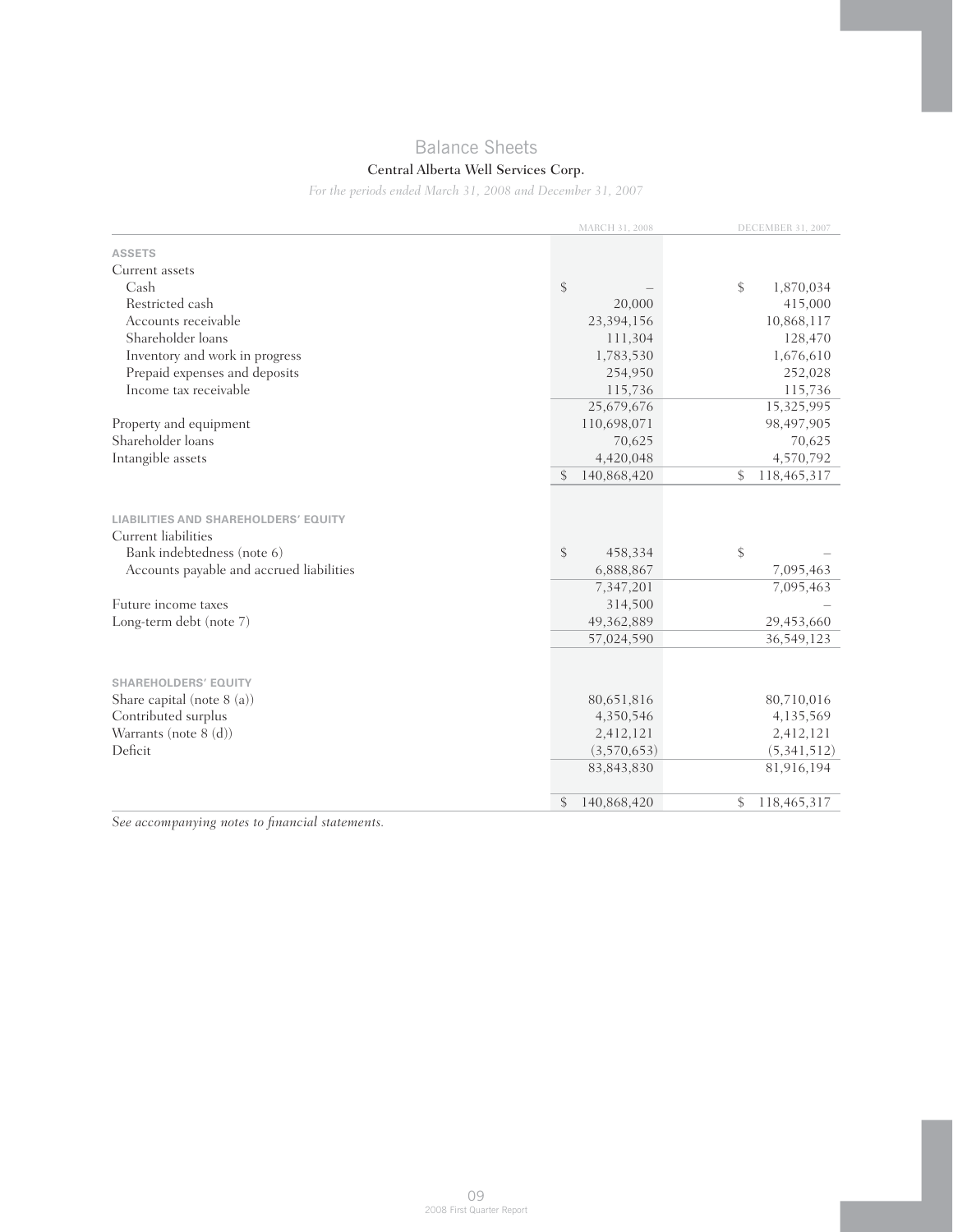# Statements of Income (Loss), Comprehensive Income (Loss) and Deficit

## Central Alberta Well Services Corp.

*For the three months ended March 31, 2008 and 2007*

|                                                   | 2008               | 2007                 |
|---------------------------------------------------|--------------------|----------------------|
| <b>REVENUE</b>                                    | \$<br>24, 585, 337 | \$<br>16,897,789     |
| <b>EXPENSES</b>                                   |                    |                      |
| Operating expenses                                | 14,790,340         | 10,384,915           |
| General and administrative                        | 2,731,840          | 1,880,918            |
| Stock based compensation                          | 183,804            | 363,701              |
| Interest                                          | 1,300,828          | 2,312,871            |
| Depreciation                                      | 3,342,422          | 2,265,863            |
| Amortization                                      | 150,744            | 150,744              |
|                                                   | 22,499,978         | 17,359,012           |
| <b>NET INCOME (LOSS) BEFORETAX</b>                | 2,085,359          | (461, 223)           |
|                                                   |                    |                      |
| <b>INCOME TAXES</b>                               |                    |                      |
| Current                                           |                    | 1,163                |
| Future (recovery)                                 | 314,500            | (208,700)            |
|                                                   | 314,500            | (207, 537)           |
| NET INCOME (LOSS) AND COMPREHENSIVE INCOME (LOSS) | 1,770,859          | (253, 686)           |
| DEFICIT, BEGINNING OF PERIOD                      | (5,341,512)        | (15,097,957)         |
| DEFICIT, END OF PERIOD                            | \$<br>(3,570,653)  | \$<br>(15, 351, 643) |
| NET INCOME (LOSS) PER SHARE (note 8 (c))          |                    |                      |
| Basic and diluted earnings (loss) per share       | \$<br>0.06         | \$<br>(0.02)         |

*See accompanying notes to financial statements.*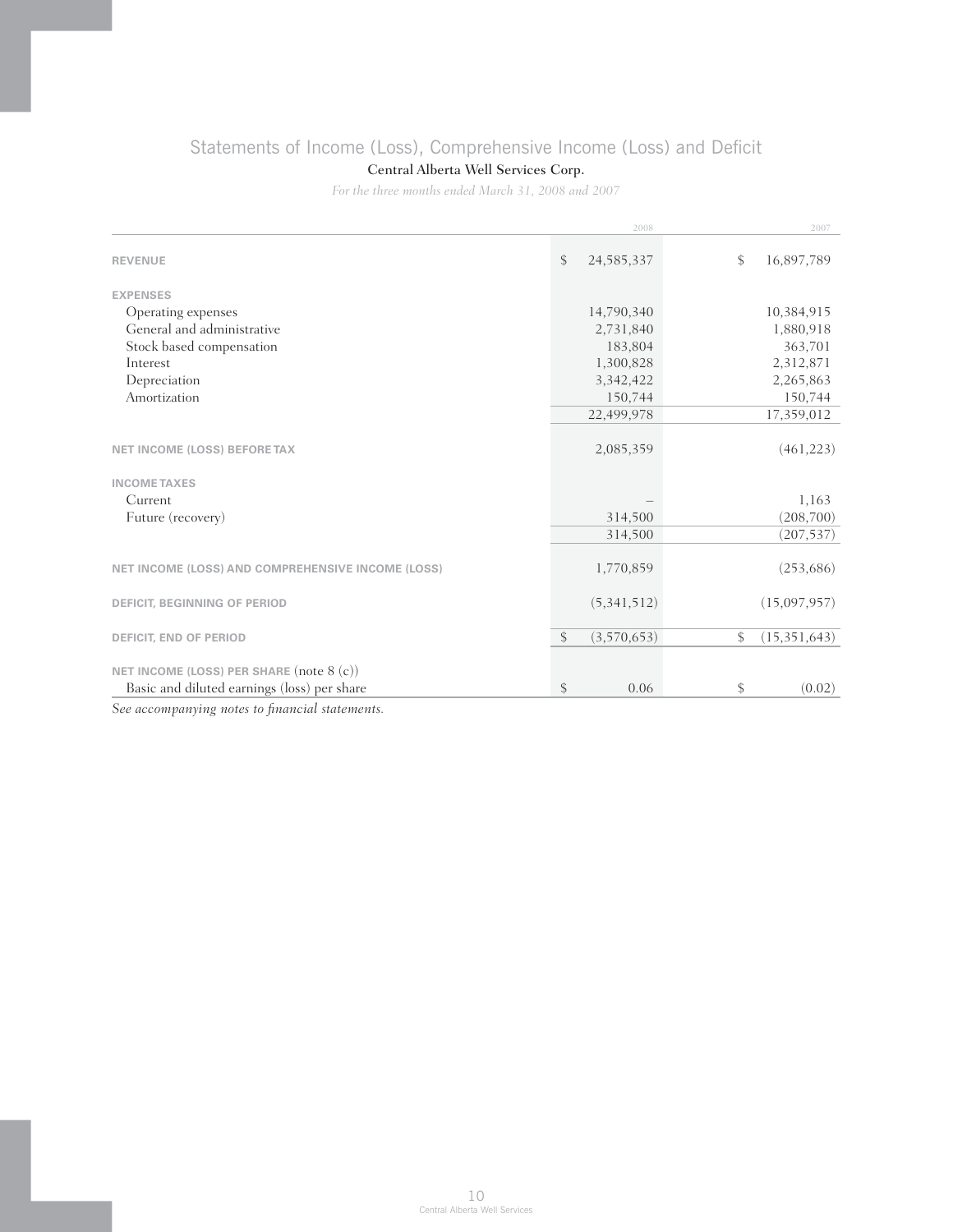# Statements of Income (Loss), Comprehensive Income (Loss) and Deficit

## Central Alberta Well Services Corp.

*For the three months ended March 31, 2008 and 2007*

|                                                   | 2008                       | 2007             |
|---------------------------------------------------|----------------------------|------------------|
| <b>CASH PROVIDED BY (USED IN):</b>                |                            |                  |
| <b>OPERATING:</b>                                 |                            |                  |
| Net income (loss)                                 | $\mathsf{\$}$<br>1,770,859 | \$<br>(253, 686) |
| Items not affecting cash:                         |                            |                  |
| Stock based compensation                          | 183,804                    | 363,701          |
| Interest on shareholder loans                     | (2,034)                    | (3, 525)         |
| Accretion of debt financing costs and warrants    | 409,535                    | 236,429          |
| Loss (gain) on disposal of assets                 | (14,095)                   |                  |
| Future income tax (reduction)                     | 314,500                    | (208, 700)       |
| Depreciation and amortization                     | 3,493,166                  | 2,416,607        |
|                                                   | 6,155,735                  | 2,550,826        |
| Change in non-cash working capital                | (12, 823, 276)             | (476, 272)       |
|                                                   | (6,667,541)                | 2,074,554        |
|                                                   |                            |                  |
| <b>INVESTING:</b>                                 |                            |                  |
| Purchase of property and equipment                | (15, 542, 589)             | (12, 577, 205)   |
| Proceeds on sale of assets                        | 14,095                     |                  |
| Decrease in restricted cash                       | 395,000                    |                  |
|                                                   | (15, 133, 494)             | (12, 577, 205)   |
|                                                   |                            |                  |
| <b>FINANCING:</b>                                 |                            |                  |
| Issue of long-term debt                           | 19,500,000                 | 63,000,000       |
| Retirement of long-term debt                      |                            | (16, 499, 334)   |
| Restructure of short-term debt                    |                            | (35,000,000)     |
| Deferred financing costs                          |                            | 803,194          |
| Debt financing costs and warrants                 |                            | (2,714,184)      |
| Transaction costs                                 | (306)                      |                  |
| Repurchase of common shares (note 8 (a))          | (27, 027)                  |                  |
| Increase (repayment) of shareholder loans         |                            | (188,600)        |
|                                                   | 19,472,667                 | 9,401,076        |
|                                                   |                            |                  |
| <b>INCREASE (DECREASE) IN CASH</b>                | (2,328,368)                | (1, 101, 575)    |
| <b>CASH, BEGINNING OF PERIOD</b>                  | 1,870,034                  | 1,688,926        |
| CASH (DEFICIENCY), END OF PERIOD                  | \$<br>(458, 334)           | \$<br>587,351    |
|                                                   |                            |                  |
| Supplementary Information:                        |                            |                  |
| Interest paid                                     | \$<br>907,630              | \$<br>1,441,536  |
| Payout penalties paid on replacement of old loans |                            | 608,071          |
| Interest received                                 | 14,304                     | 15,503           |
| Income taxes paid                                 |                            | 48,824           |

*See accompanying notes to financial statements.*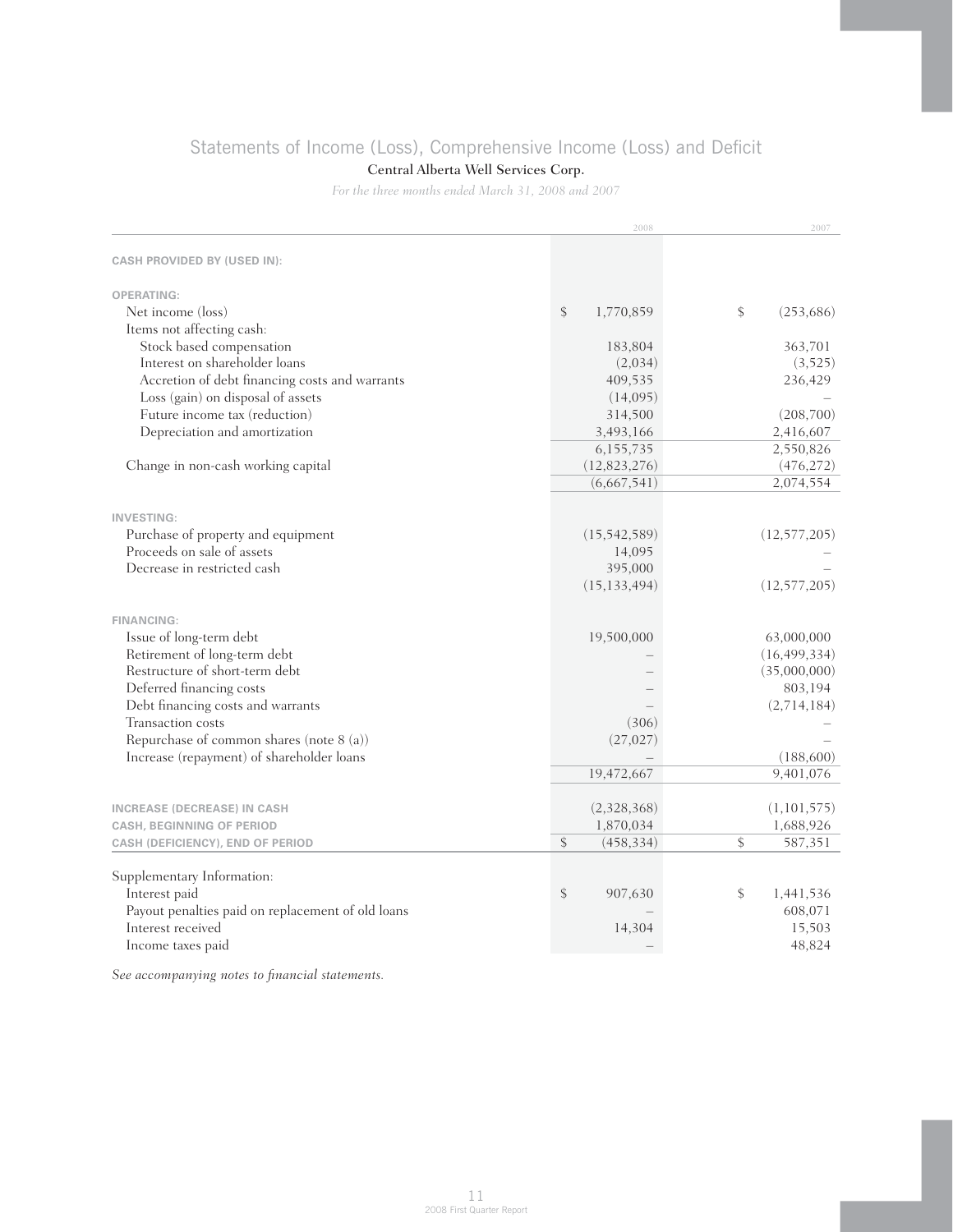## Notes to the Financial Statements

## Central Alberta Well Services Corp.

*For the three months ended March 31, 2008 and 2007*

#### 1. Description of business:

 Central Alberta Well Services Corp. (CWC) is an oilfield services company providing production services to oil and gas exploration and development companies throughout the Western Canadian Sedimentary Basin.

#### 2. Basis of presentation:

 The financial statements have been prepared in accordance with Canadian generally accepted accounting principles ("GAAP"). These interim financial statements follow the same accounting policies as the most recent annual financial statements except as described in Note 4. Not all disclosures required by GAAP for annual financial statements are presented in these interim financial statements. The interim financial statements should be read in conjunction with the most recent annual financial statements.

Certain prior period amounts have been reclassified to conform to the current period's presentation.

#### 3. Seasonality of operations:

 The Company's operations are located in Western Canada. The ability to move heavy equipment safely and efficiently in Western Canadian oil and natural gas fields is dependent on weather conditions. Activity levels during the first quarter are typically the most robust as the frost creates a stable ground mass that allows for easy access to well sites and easier service rig movement. The second quarter is traditionally the slowest due to road bans during spring break-up. When winter's frost leaves the ground, it renders many secondary roads incapable of supporting the weight of heavy equipment until they have thoroughly dried out. Road bans during this time restrict service rig and support equipment access to well sites. The third quarter has more activity as the summer months are typically drier than the second quarter. The fourth quarter is again quite active as winter temperatures freeze the ground once more maximizing site access. However, there may be temporary halts to operations in extreme cold weather when the temperature falls below -35C.

### 4. Change in accounting policy:

 On January 1, 2008, the Company adopted CICA Handbook Sections 3130 "Inventories", Section 3862 "Financial Instruments – Disclosures", Section 3863 "Financial Instruments – Presentation", and Section 1535 "Capital Disclosures". These new standards have been adopted on a prospective basis with no restatement of prior periods.

 Section 1535 requires the Company to disclose quantitative and qualitative information regarding its objectives, policies and processes for managing its capital.

 Section 3031 requires inventories to be measured at the lower of cost or net realizable value and the reversal of previously recorded write downs to realizable value when the circumstances that caused the write down no longer exist. The new standard did not have a material impact on the Company's financial statements for the period ended March 31, 2008.

 The new Sections 3862 "Financial Instruments – Disclosures" and 3863 "Financial Instruments – Presentation" prescribe the requirements for presentation and disclosure of financial instruments. These two new standards increase the Company's disclosure regarding the nature and extent of the risks associated with financial instruments and how these risks are managed.

 In February 2008, the Canadian Institute of Chartered Accountants issued Section 3064 "Goodwill and Intangible Assets", replacing Section 3062, "Goodwill and other intangible assets" and Section 3450, "Research and Development Costs". The new section establishes standards for the recognition, measurement, presentation and disclosure of goodwill and intangible assets. The new standard will be applicable to the Company on January 1, 2009. The Company is currently evaluating the impact of this new section on its financial statements.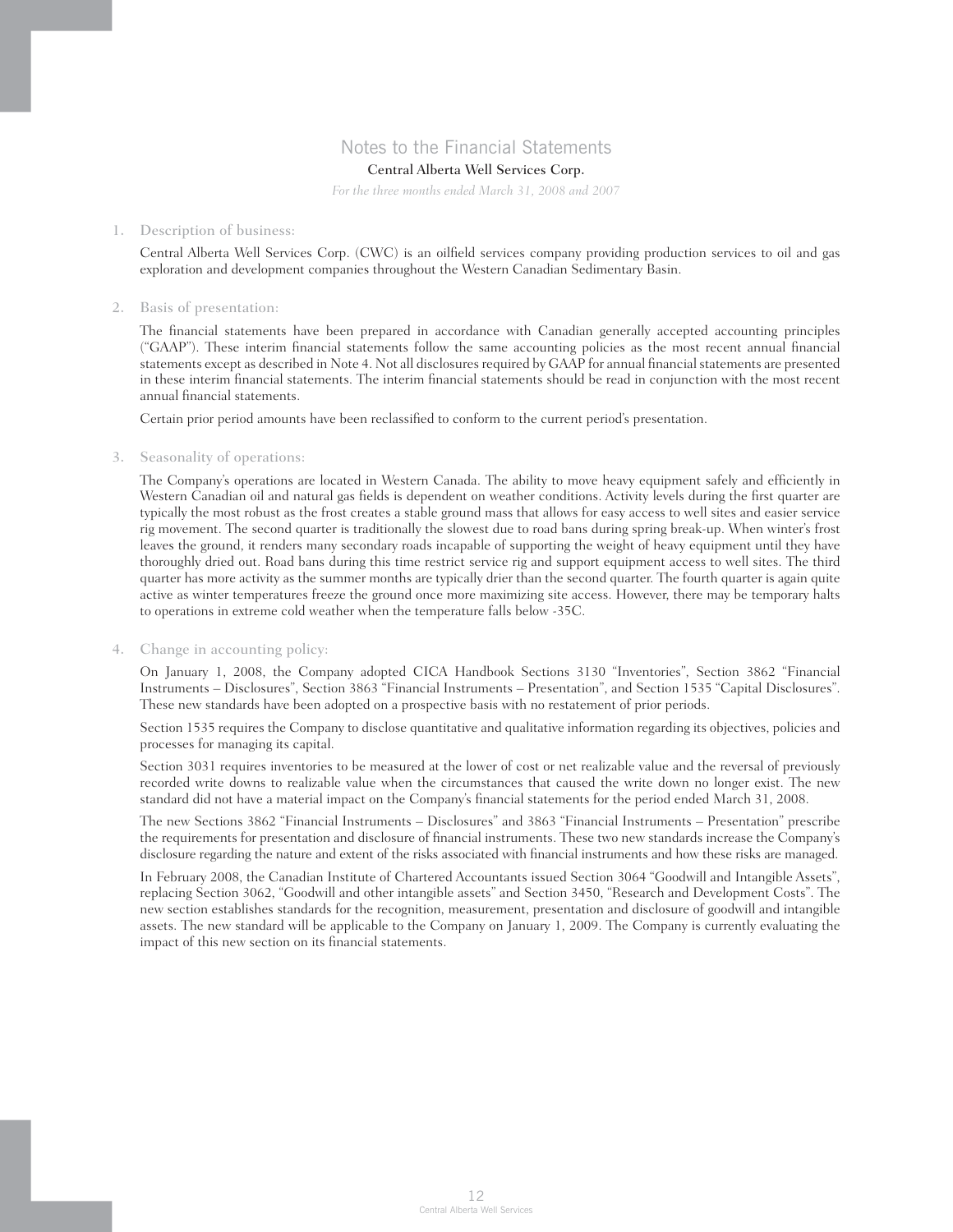## Central Alberta Well Services Corp.

*For the three months ended March 31, 2008 and 2007*

#### 5. Capital management:

 The Company's strategy is to maintain a level of capital to ensure stakeholder confidence and sustain future growth of the business. The Company strives to maintain a healthy balance between debt and equity to ensure the continued access to capital markets to fund growth and ensure long-term viability. The Company monitors its capital balance through regular evaluation of long-term debt to equity ratio. The components of capital as well as the long-term debt to equity ratio as of March 31, 2008 and December 31, 2007 are shown in the table below.

|                          |            | MARCH 31. DECEMBER 31.      |
|--------------------------|------------|-----------------------------|
|                          | 2008       | 2007                        |
| Long-term debt           |            | $$49,362,889$ $$29,453,660$ |
| Shareholders' equity     | 83,843,830 | 81.916.194                  |
| Long-term debt to equity | 0.59       | 0.36-                       |

### 6. Bank indebtedness:

 The Company has available a line of credit to a maximum of \$3 million at interest rate of bank prime plus 0.5%. As at March 31, 2008, \$0.5 million had been drawn. Monthly repayments of interest only secured by a general security agreement on all assets.

### 7. Long-term debt:

|                                                                                                                                                                                                                                                                                                                                                                     | MARCH 31.    | DECEMBER 31. |
|---------------------------------------------------------------------------------------------------------------------------------------------------------------------------------------------------------------------------------------------------------------------------------------------------------------------------------------------------------------------|--------------|--------------|
|                                                                                                                                                                                                                                                                                                                                                                     | 2008         | 2007         |
| Credit facility for \$60 million (2007: \$63 million) at interest rate of bank prime<br>plus 0.5% up to \$35 million outstanding and escalating after that amount to<br>maximum of prime plus 1.75%, maturing on January 25, 2010. Monthly<br>repayments of interest only secured by a first charge on equipment and<br>a general security agreement on all assets. | \$52,700,000 | \$33,200,200 |
| Unsecured, interest-free loan from Government of Canada related to<br>a patent and repayable upon commercial application of the patent.                                                                                                                                                                                                                             | 24,500       | 24,500       |
| Total debt                                                                                                                                                                                                                                                                                                                                                          | 52,724,500   | 33,224,500   |
| Less transaction costs relating to the \$60 million (2007: \$63 million) long-term<br>facility which includes the \$35 million original short-term facility. Similar transaction<br>charges in prior periods were treated as an asset called deferred financing costs.                                                                                              | (1,780,081)  | (2,000,813)  |
| Less value of 3,030,303 warrants issued relating to the \$60 million (2007: \$63 million)                                                                                                                                                                                                                                                                           |              |              |
| long-term facility.                                                                                                                                                                                                                                                                                                                                                 | (1,581,530)  | (1,770,027)  |
|                                                                                                                                                                                                                                                                                                                                                                     | \$49,362,889 | \$29,453,660 |

At March 31, 2008, estimated principal repayments for each of the next five years are as follows:

| 2009       | $\hspace{0.1mm}-\hspace{0.1mm}$ |
|------------|---------------------------------|
| 2010       | 52,700,000                      |
| 2011       | $\overline{\phantom{0}}$        |
| 2012       | $\overline{\phantom{a}}$        |
| Thereafter | 24,500                          |
|            | \$52,724,500                    |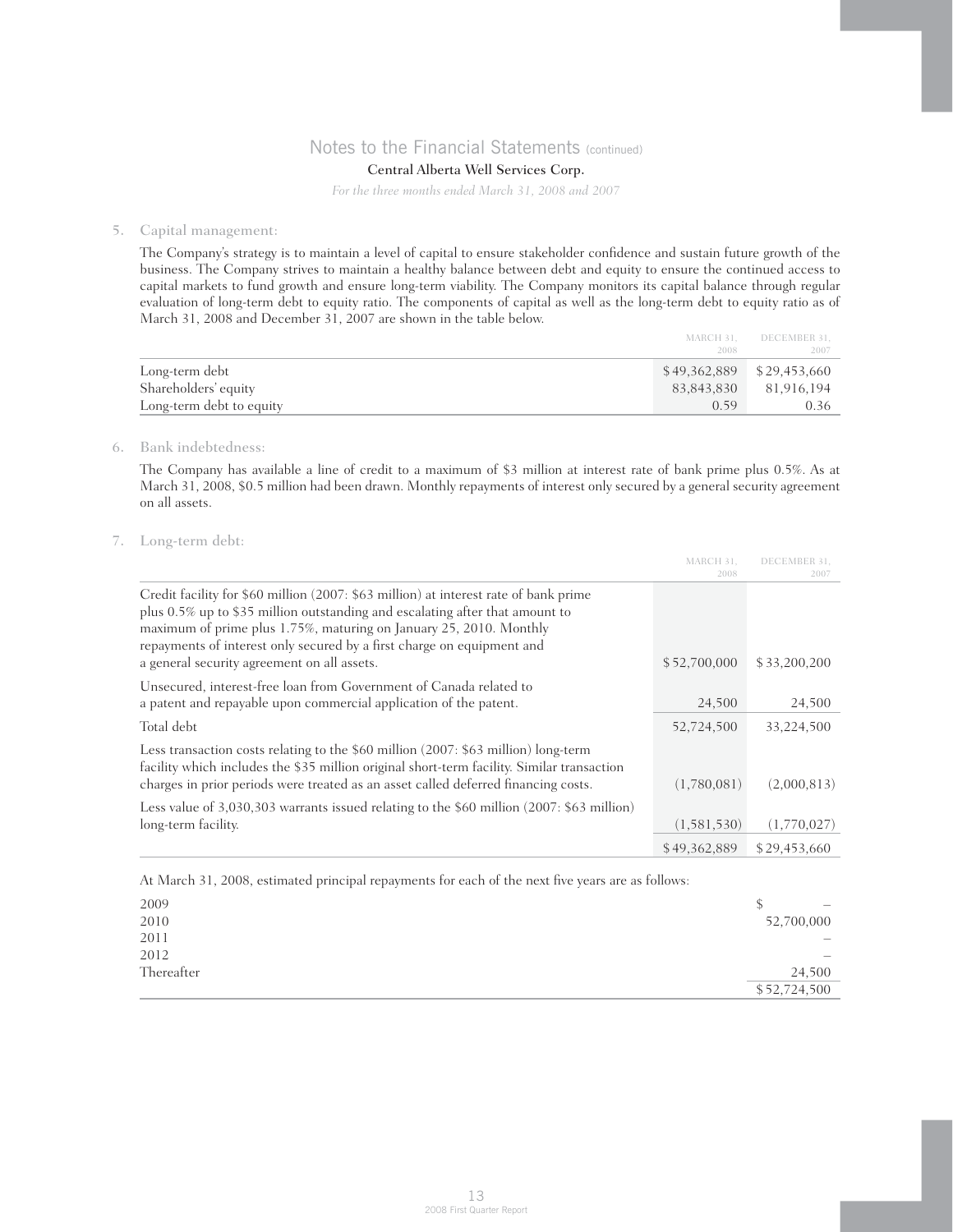## Central Alberta Well Services Corp.

*For the three months ended March 31, 2008 and 2007*

### 8. Share capital:

a) Authorized:

Unlimited number of Class A common, voting and publicly traded shares

 Unlimited number of Class B common, non-voting, non-trading shares; convertible to Class A only in the case of solicitation bid

Issued:

| <b>CLASS A</b>                                          | <b>NUMBER</b>  | AMOUNT        |
|---------------------------------------------------------|----------------|---------------|
| Balance at January 1, 2007                              | 41,873,273     | \$47,661,284  |
| Application of prior year deficit against share capital |                | (15,097,957)  |
| Issued on private placement                             | 48,814,447     | 34,170,113    |
| Share issue costs (net of $tax - $252,286$ )            |                | (578, 149)    |
| Share consolidation (1 share for every 4 outstanding)   | (68, 015, 780) |               |
| Repurchase of common shares                             | (438,200)      | (1,275,162)   |
| Share transfer to Class B shares                        | (500,000)      | (1,400,000)   |
| Balance at December 31, 2007                            | 21,733,730     | \$63,480,129  |
| Balance at January 1, 2008                              | 21,733,730     | \$63,480,129  |
| Repurchase of common shares                             | (20,000)       | (58,200)      |
| Share transfer to Class B shares                        | (250,000)      | (700,000)     |
| Balance at March 31, 2008                               | 21,463,730     | \$62,721,929  |
| <b>CLASS B</b>                                          | <b>NUMBER</b>  | <b>AMOUNT</b> |
| Balance at January 1, 2007                              |                | \$            |
| Issued on private placement                             | 22,614,124     | 15,829,887    |
| Share consolidation (1 share for every 4 outstanding)   | (16,960,593)   |               |
| Share transfer from Class A shares                      | 500,000        | 1,400,000     |
| Balance at December 31, 2007                            | 6,153,531      | \$17,229,887  |
| Balance at January 1, 2008                              | 6,153,531      | \$17,229,887  |
| Share transfer from Class A shares                      | 250,000        | 700,000       |
| Balance at March 31, 2008                               | 6,403,531      | \$17,929,887  |
| Total Share Capital as at March 31, 2008                | 27,867,261     | \$80,651,816  |
| Total Share Capital as at December 31, 2007             | 27,887,261     | \$80,710,016  |

 In August 2007 the Company began repurchasing Class A shares under a Normal Course Issuer Bid ("NCIB") program. From January 1, 2008 to March 31, 2008, 20,000 Class A shares were repurchased. At March 31, 2008, 329,100 of the 458,200 total Class A shares repurchased at an average price (including commissions) of \$1.22 per share under the NCIB have been returned to treasury and cancelled.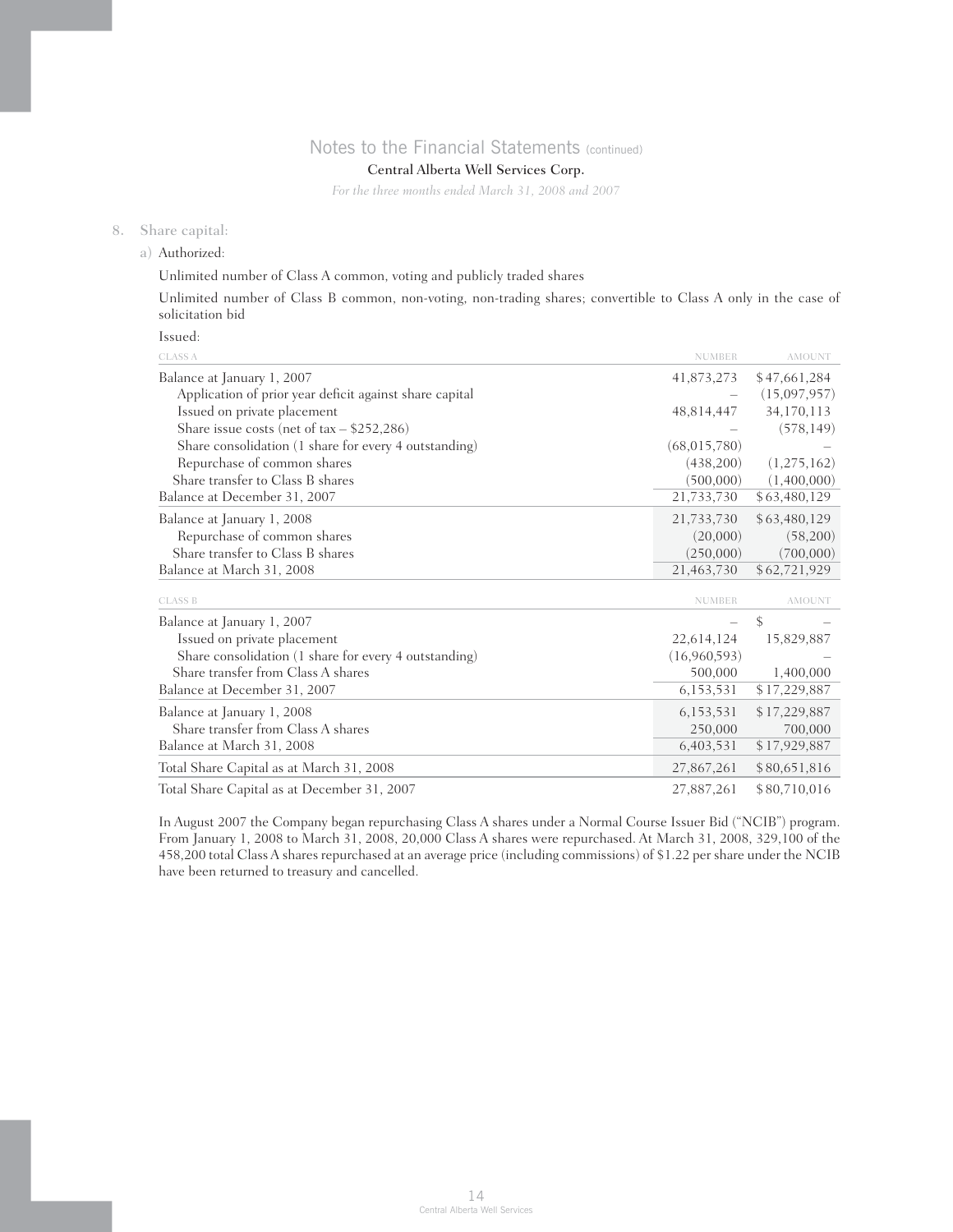## Central Alberta Well Services Corp.

*For the three months ended March 31, 2008 and 2007*

#### 8. Share capital (continued):

#### b) Performance warrants

 The Company issued 3,600,000 performance warrants on April 28, 2005 to certain directors and officers with a term of five years (900,000 warrants after the July 2007 1 for 4 share consolidation). Upon vesting, the warrants were exercisable into shares of the Company at a price of \$1.00 per share (\$4.00 per share after the July 2007 1 for 4 share consolidation). Vesting was conditional upon the weighted average trading price of the Company's common shares being above specified levels for 20 consecutive trading days. During the fourth quarter of 2005, the vesting conditions were met for 100% of the warrants and compensation expense was recognized. The grant date fair value at the time of issue was \$0.38 per warrant. Of these warrants, 2,936,850 (82%) were subject to an escrow agreement, whereby subject to the vesting conditions, 10% of the warrants were released upon issuance and 15% of the balance are releasable every six months for three years (734,213 warrants after the July 2007 1 for 4 share consolidation).

### c) Basic and diluted income (loss) per share

| THREE MONTHS ENDED MARCH 31                                                                                        |                      | 2008                       |                     |                                         | 2007          |                            |
|--------------------------------------------------------------------------------------------------------------------|----------------------|----------------------------|---------------------|-----------------------------------------|---------------|----------------------------|
|                                                                                                                    | NET INCOME<br>(LOSS) | SHARES                     | PER SHARE<br>AMOUNT | NET LOSS                                | <b>SHARES</b> | PER SHARE<br><b>AMOUNT</b> |
| Basic and diluted income<br>(loss) per share<br>Securities excluded from diluted<br>income (loss) per share as the |                      | $$1,770,859$ 27,874,956 \$ | 0.06                | $\frac{1}{2}$ \$(253,686) 10,468,318 \$ |               | (0.02)                     |
| effect would be anti-dilutive                                                                                      |                      | 5,285,428                  |                     |                                         | 956,500       |                            |

 Per share amounts have been calculated taking into account the consolidation of shares which occurred on July 12, 2007 at a ratio of one Class A common share for each four common shares outstanding (1:4). Comparative amounts have been retroactively restated to reflect this consolidation. Following the consolidation the Company had 22,671,930 Class A common shares and 5,653,531 Class B common shares outstanding. At March 31, 2008 458,200 shares had been repurchased from the TSX Venture Exchange and 750,000 have been converted from Class A to Class B leaving the Company with 21,463,730 Class A shares available for trading and 6,403,531 Class B shares.

### d) Warrants

 As part of the \$60 million (2007: \$63 million) long-term credit facility entered into in January 2007, approximately 12.1 million common share purchase warrants were issued by the Company to the lender, exercisable into common shares of the Company at a price of \$0.825 per share, expiring in January 2010. The Company agreed to redeem any unexercised warrants that remain outstanding on the warrant expiry date at a price of \$0.10 per warrant. In July 2007 the Company consolidated both Class A and Class B shares by issuing one (1) share for every four (4) outstanding. The warrants were consolidated as well, resulting in 3,030,303 common share purchase warrants exercisable into common shares at a price of \$3.30 per share, with any unexercised warrants at the warrant expiry date to be redeemed at \$0.40 per warrant. A fair market value of \$2,412,121 has been estimated for these warrants based on the Black-Scholes model.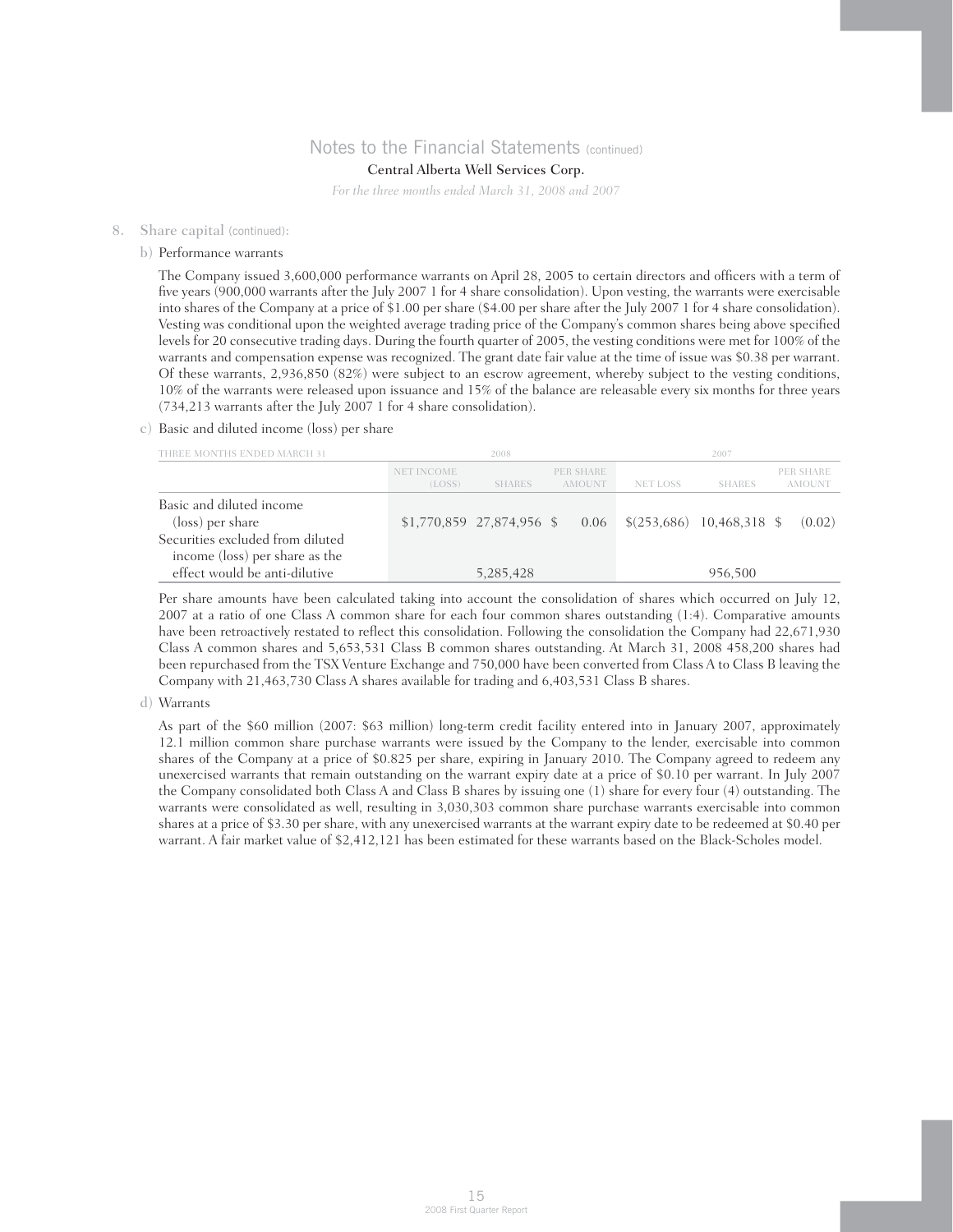## Central Alberta Well Services Corp.

*For the three months ended March 31, 2008 and 2007*

#### 9. Financial instruments:

 The Company has designated its financial instruments as follows: cash is classified as held-for-trading, which is measured at fair value; accounts receivable are classified as loans and receivables which are measured at amortized cost; bank indebtedness, accounts payable and accrued liabilities and long-term debt are classified as other financial liabilities which are also measured at amortized cost. The fair value of these instruments approximates their carrying amount due to their short-term nature. The fair value of long-term debt approximates its carrying value as stated interest rates reflect current borrowing rates available to the Company.

The Company has exposure to credit, liquidity and market risk as follows:

a) Credit risk:

 The Company's policy is to enter into agreements with customers that are well-established and well-financed within the oil and gas industry to reduce credit risk. There is always a risk relating to the financial stability of customers and their ability to pay. Management will continue to periodically asses the credit worthiness of all its customers and views the credit risk on its accounts receivable as normal for its industry.

 During the first quarter of 2008, in the opinion of the Company, recent changes in the operations of a customer resulted in increased exposure to credit risk. As a result, bad debt expense of \$20,000 was provided for in the first quarter of 2008.

b) Liquidity risk:

 Liquidity risk relates to the risk that the Company will encounter difficulty in meeting its financial obligations. The credit facilities available mature on January 25, 2010. It is the intention of the Company that refinancing will be negotiated at that time should it be required. The Company may be exposed to liquidity risk if it is unable to collect its trade accounts receivable balances in a timely manner, which could in turn impact the Company's long-term ability to meet commitments under its current facilities. In order to manage this liquidity risk, the Company regularly reviews its aged accounts receivable listing to maintain accounts outstanding over 60 days to less than 25 percent of the total balance. In addition, the Company regularly reviews its components of debt to equity to maintain a conservative structure. Finally, in an effort to combat the seasonality of the oilfield business and reduce long-term liquidity risk exposure, the Company regularly reviews its cash availability and whenever the conditions permit, the excess cash is applied to the debt outstanding.

c) Market risk:

 Market risk is comprised of interest rate risk and foreign currency risk. The Company's exposure to financial market risk is limited since there are no significant financial instruments which will fluctuate as a result of changes in market prices.

i. Foreign currency risk:

 Foreign currency risk arises from the fluctuations in foreign exchange rates and the degree of volatility of these rates relative to the Canadian dollar. The Company is not significantly exposed to foreign currency risk.

ii. Interest rate risk:

 The Company manages its exposure to interest rate fluctuations through the issuance of a combination of variable and fixed rate borrowings. For the three months ended March 31, 2008, a one percent change in the prime lending rate would have impacted net income by \$113,499.